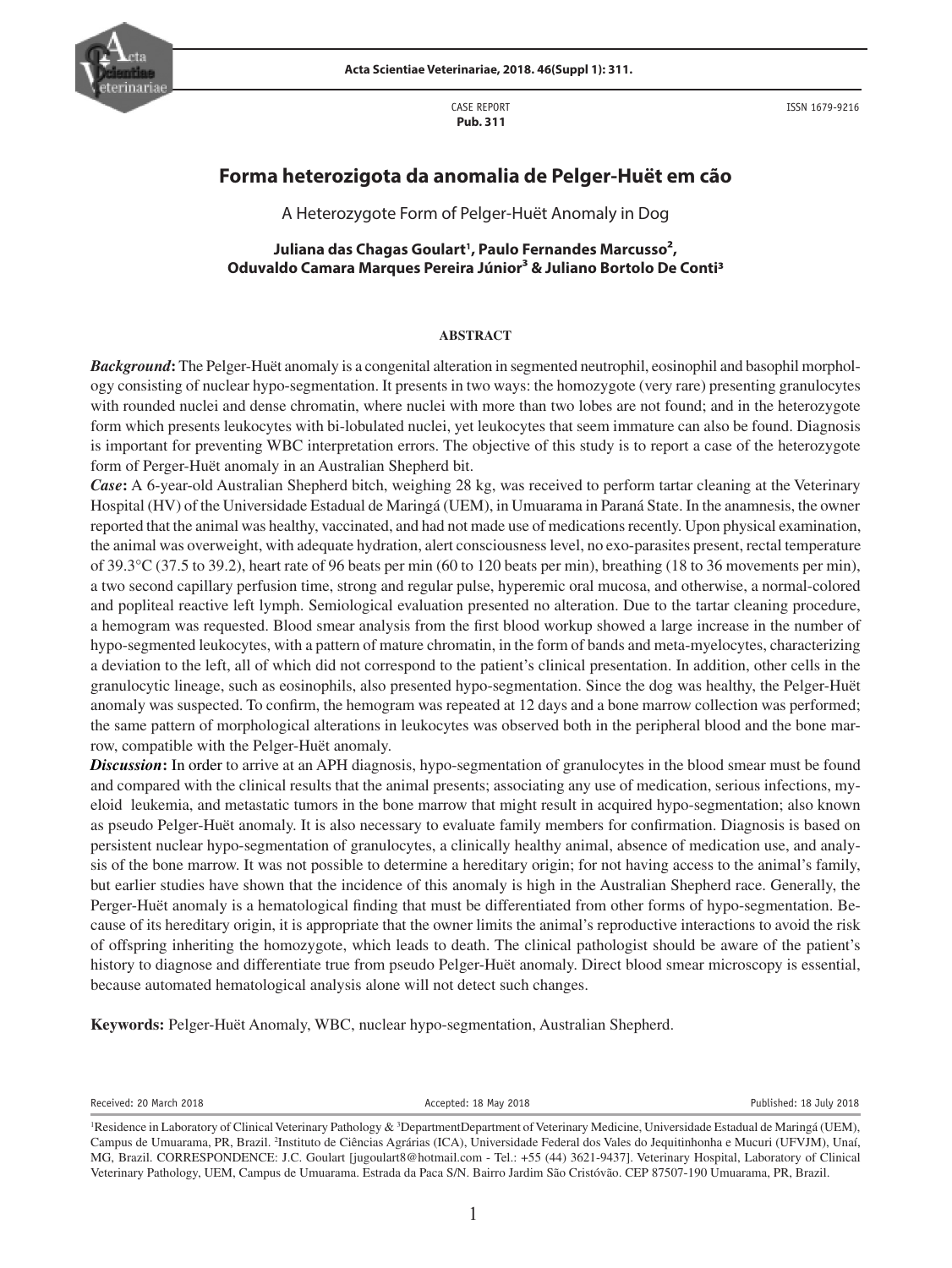# **INTRODUCTION**

The Pelger-Huët anomaly (APH) was described for the first time in humans in 1928, by the Dutch doctor Karl Pelger, who observed two patients with morphological leukocyte changes consisting of nuclear hypo-segmentation, and a pattern of mature, dense, and coarse chromatin. Subsequently, the pediatrician G. J. Huët described this anomaly as being a genetic alteration [3]. APH has now been reported sporadically in animals, such as rabbits, cats, horses, and dogs [1,6,12].

APH is a morphological alteration of the nucleus of segmented neutrophils, eosinophils and basophils presenting nuclear hypo-segmentation, in the form of bands, with individual smooth, round or oval lobes [12].

APH presents in homozygous and heterozygous forms. The homozygous form is very rare, and presents all granulocyte nuclei as rounded with dense chromatin; nuclei with more than two lobes are not found. Animals with the homozygote may die in the womb, at birth, or shortly afterwards [2,6]. In the heterozygote form, the leukocytes present bi-lobulated nuclei in up to 93% of neutrophils, but mature leukocytes can also be found appearing in their younger forms having bands and as meta-myelocytes [1,6].

APH is a benign anomaly that alters neither leukocyte half-life nor function [1,10]. To avoid unnecessary therapeutic action, diagnosis is important for preventing WBC interpretation errors, such as left offset, and misidentification of inflammatory processes.

The objective of this study is to report a heterozygote form APH case in a bitch of Australian Shepherd breed.

## **CASE**

A 6-year-old Australian Shepherd bitch, weighing 28 kg, was received to perform tartar cleaning at the Veterinary Hospital (HV) of the Universidade Estadual de Maringá (UEM), in Umuarama in Paraná State, Brazil. In the anamnesis, the owner reported that the animal was healthy, vaccinated, and had not made use of medications recently. The animal's deworming routine was not up to date.

The animal lived in the backyard on the floor and in the grass, with access to the street in supervised day trips. Its food was commercial adult ration exclusively. Upon physical examination, the animal was overweight, with adequate hydration, alert consciousness level, no exo-parasites present, rectal temperature of 39.3°C (37.5 to 39.2), heart rate of 96 beats per min (60 to 120 beats per min), breathing (18 to 36 movements per min), a 2 s capillary perfusion time, strong and regular pulse, hyperemic oral mucosa, and otherwise, a normal-colored and popliteal reactive left lymph [4]. The semiological system evaluation presented no alterations.

Due to the dental prophylaxis procedure, a hemogram examination was requested. Four mL of blood were collected by puncturing the jugular vein and packaged in a tube containing an aqueous solution of ethylenediaminetetraacetic tripotassium acid (EDTA-K3) at 10%. The sample was properly identified and sent to the Pathology Laboratory of the HV, Veterinary Clinic at UEM.



**Figure 1.** Blood smear from the bitch with Pelger-Huët Anomaly (different fields). A- There is neutrophil hypo-segmentation in meta-myelocytic form. B- It is observed in the rod form. C-There is an eosinophil without lobes [100x]. D- Presents hypo-segmentation in neutrophils and an eosinophil [40x].



**Figure 2.** Bone marrow smears evidencing neutrophil hypo-segmentation, it is also possible to observe a group of immature erythroid cells.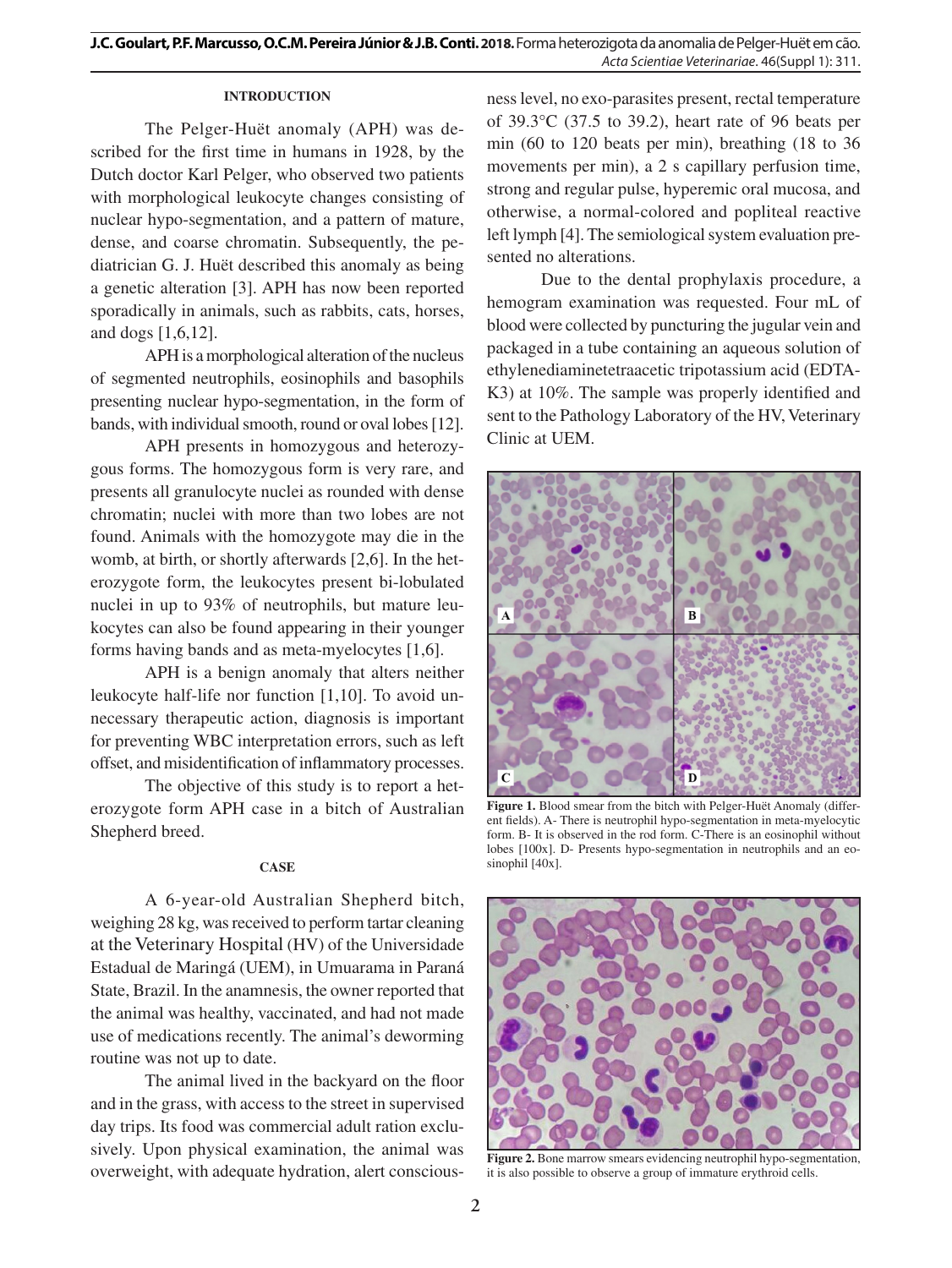**J.C. Goulart, P.F. Marcusso, O.C.M. Pereira Júnior & J.B. Conti. 2018.** Forma heterozigota da anomalia de Pelger-Huët em cão. *Acta Scientiae Veterinariae*. 46(Suppl 1): 311.

| <b>WBC</b>            |                |                  | Results          |              | <b>Reference Values</b> |                        |
|-----------------------|----------------|------------------|------------------|--------------|-------------------------|------------------------|
|                       | $1st$ count    |                  | $2st$ count      |              |                         |                        |
|                       | $\%$           | μL               | $\%$             | $\mu$ L      | Percentage              | Absolute               |
| Total leukocytes      |                |                  | 7,400            |              | 100                     | $6,000 - 17,000/\mu L$ |
| Segmented neutrophils | 10             | 740              | 74               | 5,476        | $55 - 80\%$             | $3,000 - 11,500/\mu L$ |
| <b>Bands</b>          | 35             | 2,590            | $\boldsymbol{0}$ | $\theta$     | $0 - 1\%$               | $0 - 300 \mu/L$        |
| Meta-mielocytes       | 28             | 2,072            | $\overline{0}$   | $\mathbf{0}$ | $0\%$                   | $0 \mu/L$              |
| Lymphocytes           | 18             | 1,332            | 19               | 1,406        | $13 - 40\%$             | $1,000 - 4,800/\mu L$  |
| Monocytes             | 5              | 370              | $\overline{4}$   | 296          | $1 - 6\%$               | $150 - 1,350/\mu L$    |
| Eosinophil            | $\overline{4}$ | 296              | 3                | 222          | $1 - 9\%$               | $100 - 1,250/\mu L$    |
| Basophil              | $\overline{0}$ | $\boldsymbol{0}$ | $\boldsymbol{0}$ | $\theta$     | $0 - 1\%$               | Raro                   |

Table 1. Results of the first WBC held on 17 March 2017, at the Veterinary Clinic Pathology Laboratory (HV - UEM).

Table 2. Result of the second WBC held on 29 March 2017, at the Veterinary Clinic Pathology Laboratory (HV - UEM).

| <b>WBC</b>            |                  |                  | Results          |                  | Reference Values |                        |
|-----------------------|------------------|------------------|------------------|------------------|------------------|------------------------|
|                       | $1st$ count      |                  | $2st$ count      |                  |                  |                        |
|                       | $\frac{0}{0}$    | $\mu$ L          | $\frac{0}{0}$    | $\mu$ L          | Percentage       | Absolute               |
| Total leukocytes      |                  |                  | 6,400            |                  | 100              | $6,000 - 17,000/\mu L$ |
| Segmented neutrophils | $\boldsymbol{0}$ | $\boldsymbol{0}$ | 78               | 4.992            | $55 - 80\%$      | $3,000 - 11,500/\mu L$ |
| <b>Bands</b>          | 47               | 3,008            | $\boldsymbol{0}$ | $\theta$         | $0 - 1\%$        | $0 - 300 \mu/L$        |
| Meta-myelocytes       | 31               | 1,984            | $\boldsymbol{0}$ | $\boldsymbol{0}$ | $0\%$            | $0 \mu/L$              |
| Lymphocytes           | 18               | 1,152            | 18               | 1,152            | $13 - 40\%$      | $1,000 - 4,800/\mu L$  |
| Monocytes             | $\boldsymbol{0}$ | $\boldsymbol{0}$ | $\boldsymbol{0}$ | $\theta$         | $1 - 6\%$        | $150 - 1,350/\mu L$    |
| Eosinophil            | $\overline{4}$   | 256              | $\overline{4}$   | 256              | $1 - 9\%$        | $100 - 1,250/\mu L$    |
| Basophil              | $\boldsymbol{0}$ | $\boldsymbol{0}$ | $\boldsymbol{0}$ | $\boldsymbol{0}$ | $0 - 1\%$        | Raro                   |

In the automated laboratory, erythrogram, thrombogram and total leukocyte count were conducted on Hemacounter 60 (Vet) (Hemogram $\mathcal{D}$ <sup>1</sup> equipment; and in order to obtain the differential leukocyte count and qualitative analysis of blood cells, a blood smear stained with Romanowsky stain (Panoptic fast $\circledR$ <sup>2</sup> type was prepared.

To confirm the anomaly, a new hemogram and bone marrow collection were carried out after 12 days; with the animal anesthetized moments before the dental prophylaxis procedure. The bone marrow collection was performed by means of puncture and aspiration from the sternum following the (modified) method proposed by Stewart *et al.* [9]. We collected 10 mL of bone marrow by means of a single puncture in the sternal flow region. Subsequently 15 microscope slides using the peaks, stained with quick Panoptic fast<sup>®2</sup> were performed.

#### **DISCUSSION**

Analysis of the first blood smear workup showed a large increase in the number of hypo-segmented leukocytes, with a pattern of mature chromatin, in the form of bands and meta-myelocytes, presenting a deviation to the left, which did not correspond with the patient's clinical presentation. In addition, other cells in the granulocytic lineage such as eosinophils also presented hypo-segmentation. A new blood smear from the same blood sample confirmed the result.As the patient did not present any clinical alterations; the Pelger-Huët anomaly was suspected supected. The results of the first WBC are shown in Table 1.

For confirmation of this suspicion, a new hemogram was performed 12 days afterwards, shortly before the tartar cleaning procedure. The same pattern of morphological changes in granulocytic leukocytes, compatible with the Pelger-Huët anomaly was found. To correct the values in the WBC a new differential count was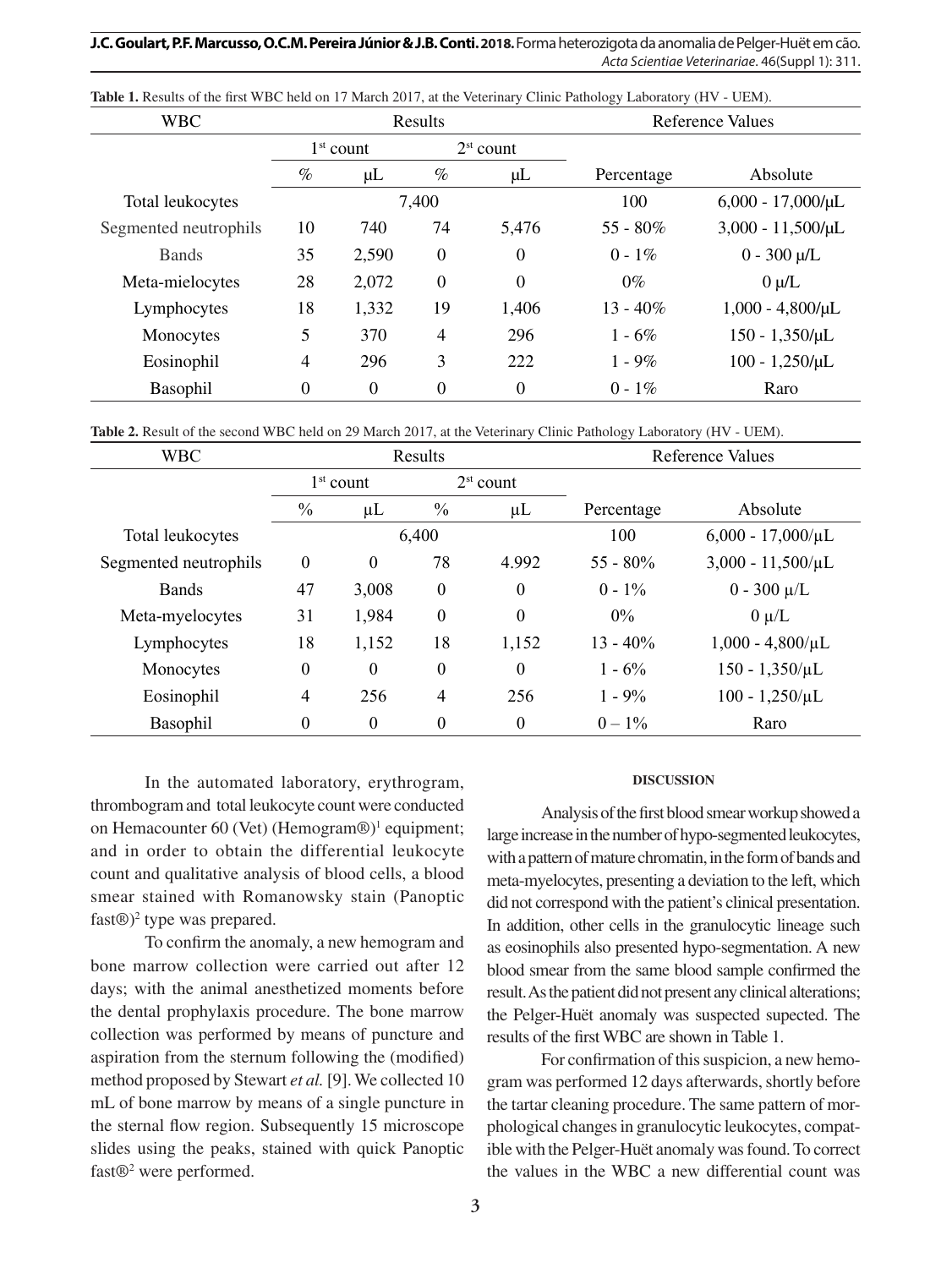performed, counting hypo-segmented neutrophils with mature chromatin patterns as segmented neutrophils, the results can be found in Table 2.

To arrive at an APH diagnosis, one must find evident granulocyte hypo-segmentation in the blood smear, such as meta-myelocytes and bands; and then compare with the animal's clinical presentation. The use of drugs, such as sulfonamides and colchicine, serious infections, myeloid leukemias, and metastatic tumors in the bone marrow may also result in acquired hypo-segmentation, also called pseudo Pelger-Huët anomaly. Considering the hereditary origin of the anomaly, searching family members for confirmation should also be considered [1,5,8].

Pseudo APH cells tend to have asymmetric nuclei lobes and cytoplasms with large numbers of toxic granules, vacuoles, and Dohlë corpuscles. The nuclei of congenital APH cells have up to two round symmetrical lobes and few cytoplasmic granulations (Figure 1) [7]. However, several authors [8,10,11] claim that hereditary and acquired anomaly cells are morphologically indistinguishable.

In the marrow slide analyses it was possible to observe the same morphological pattern of peripheral neutrophils; and no segmented neutrophils were found, indicating true APH (Figure 2).

In this case the persistence of granulocyte hypo-segmentation in both blood smears, associated

with the healthy state of the animal, exclusion of the previously mentioned diseases, non-exposure to medicines, and the bone marrow analysis confirmed the finding. For not having access to either the parents or siblings of the animal, it was not possible to determine a hereditary origin. Latimer, Campagnoli & Danilenko [6] in a prospective study conducted with 892 Australian Shepherd breed dogs, found that 87 (9.8%) of the animals had APH, this determines that the race has a high incidence of this anomaly, without predilection for age or sex.

Generally, APH is a hematological finding that must be differentiated from other forms of hyposegmentation. Being inherited and possessing a fatal homozygote form, owners should be instructed to not allow the animal to bear offspring.

APH is a rarely occurring hematological finding that should be diagnosed to avoid erroneous interpretations of the WBC. The clinical pathologist should be aware of the patient's history to differentiate pseudo Pelger-Huët anomaly from true.

## MANUFACTURERS

1 Vyttra Diagnósticos. São Paulo, SP, Brazil. 2 Laborclin. Pinhais, PR, Brazil.

*Declaration of interest***.** The authors report no conflicts of interest. The authors alone are responsible for the content and writing of the paper.

## **REFERENCES**

- **1 Ávila D.F., Castro J.R., Rodrigues C.G., Braga F.S., Silva C.B., Mendonça C.S., Mundim D. & Mundim A.V. 2009.** Anomalia de Pelger-Huët em Cadela - Relato de caso. *Revista Veterinária Notícias.* 15: 19-26.
- **2 Bowles C.A., Alsaker R.D. & Wolfle T.L. 1979.** Studies of the Pelger-Huët Anomaly in Foxhounds. *American Association of Pathologists*. 96: 237-248.
- **3 Diaz A.G., Naranjo L.D., Rodriguez L.R., Diaz J.R., Garcia E.S. & Montalvão G.G. 2009.** Pelger-Huët Anomalia. A propósito de um caso. *Eletronic Medical Journal.* 31(4).
- **4 Feitosa F. L. 2008.** *Semiologia Veterinária A Arte do Diagnóstico.* São Paulo: Roca, 754p.
- **5 Gill A.F., Gaunt S. & Siminger J. 2006.** Congenital Pelger-Huët anomaly in a horse. *Veterinary Clinical Pathology*. 35: 460-462.
- **6 Latimer K.S., Campagnoli R.P. & Danilenko D.M. 2000.** Pelger–Huët Anomaly in Australian Shepherds: 87 Cases (1991-1997). *Comparative Haematology International.* 10: 9-13.
- **7 Lee S., Khankhanian P., Salama C., Brown M. & Lieber J. 2015.** Pseudo‑Pelger–Huët anomaly and granulocytic dysplasia associated with human granulocytic anaplasmosis. *International Journal of Hematology*. 102: 129-133.
- **8 Seki M.C., Anai L.A., Rosato P.N. & Santana A.E. 2011.** Anomalia de Pelger-Huët em Animais Domésticos: uma Revisão. *UNOPAR Científica Ciências Biológicas e da Saúde.* 13: 343-347.
- **9 Stewart P., Buckner C.D. & Bensinger W. 1985.** Autologous bone marrow transplantation in patients with acute nonlymphocytic leukemia in first remission. *Experimental Hematology.* 13: 267-272.
- **10Vale A.M., Tomaz K.L.R., Sousa R.S. & Soto-Blanco B. 2011.** Pelger-Huët anomaly in two related mixed-breed dogs. *Journal of Veterinary Diagnostic Investigation.* 23(4): 863-865.